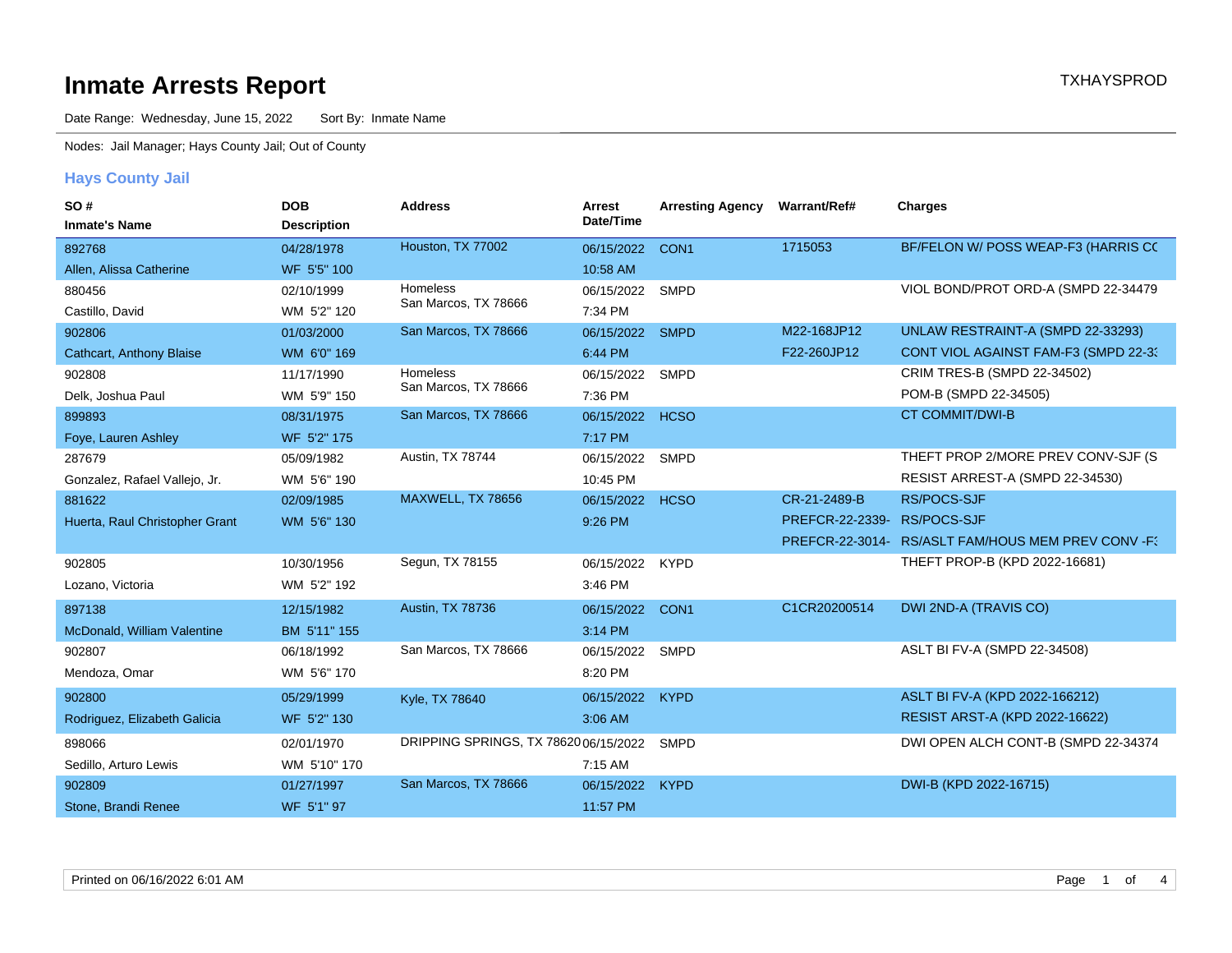# **Inmate Arrests Report TXHAYSPROD**

Date Range: Wednesday, June 15, 2022 Sort By: Inmate Name

Nodes: Jail Manager; Hays County Jail; Out of County

#### **Hays County Jail**

| SO#<br><b>Inmate's Name</b> | <b>DOB</b><br><b>Description</b> | <b>Address</b>        | Arrest<br>Date/Time | <b>Arresting Agency</b> | Warrant/Ref#             | Charges                                |
|-----------------------------|----------------------------------|-----------------------|---------------------|-------------------------|--------------------------|----------------------------------------|
| 847312                      | 12/07/1988                       | Buda, TX 78610        | 06/15/2022          | <b>HCSO</b>             | F22-024JP4               | POCS-SJF (KPD 2022-04471)              |
| Swenson, Michael Wayne      | WM 5'11" 160                     |                       | 1:30 PM             |                         | M22-198JP2               | CRIM TRES-B (KPD 2022-15169)           |
|                             |                                  |                       |                     |                         | F22-259JP2               | THEFT PROP-F3 (KPD 2022-15169)         |
|                             |                                  |                       |                     |                         | F22-260JP2               | CRIM MISCH-SJF (KPD 2022-15169)        |
|                             |                                  |                       |                     |                         | F22-261JP2               | THEFT OF PETROLEUM PRODUCT-SJF (K)     |
|                             |                                  |                       |                     |                         | F22-262JP2               | THEFT OF PETROLEUM PRODUCT-SJF (K)     |
|                             |                                  |                       |                     |                         | M22-199JP2               | CRIM TRES-B (KPD 2022-15166)           |
|                             |                                  |                       |                     |                         | M22-200JP2               | CRIM MISCH-A (KPD 2022-15166)          |
|                             |                                  |                       |                     |                         | M22-201JP2               | BURG OF VEH-A (KPD 2022-15166)         |
|                             |                                  |                       |                     |                         | M22-204JP2               | BURG OF VEH-A (KPD 2022-15166)         |
|                             |                                  |                       |                     |                         | M22-205JP2               | BURG OF VEH-A (KPD 2022-15166)         |
|                             |                                  |                       |                     |                         | M22-206JP2               | BURG OF VEH-A (KPD 2022-15166)         |
|                             |                                  |                       |                     |                         | M22-207JP2               | BURG OF VEH-A (KPD 2022-15166)         |
|                             |                                  |                       |                     |                         | F22-263JP2               | THEFT PROP-F3 (KPD 2022-15166)         |
|                             |                                  |                       |                     |                         | M22-208JP2               | BURG OF VEH-A (KPD 2022-15166)         |
| 877256                      | 12/24/1982                       | Buda, TX 78610        | 06/15/2022 HCSO     |                         | CR-19-1401-E             | MTAG/AGGRAVATED ASSAULT WITH A DI      |
| Torres, James Luna, Jr.     | WM 5'8" 243                      |                       | 12:45 AM            |                         |                          |                                        |
| 900928                      | 05/25/2004                       | Buda, TX 78610        | 06/15/2022          | <b>HCSO</b>             | PREF-22-1804-A           | RS/POCS-F3                             |
| Trevino, Isaac Lee          | WM 5'10" 120                     |                       | 9:08 PM             |                         | PREF-22-1803-A           | RS/POCS-F3                             |
|                             |                                  |                       |                     |                         | PREF-22-1802-A           | RS-POCS-SJF                            |
| 891085                      | 11/23/1995                       | San Antonio, TX 78203 | 06/15/2022          | <b>HCSO</b>             | CR-19-1010-D             | BW/BF/BC/INDICT/FRAUD USE POSS OF II   |
| Valdez, Sabrina Janeth      | WF 5'1" 135                      |                       | 8:45 AM             |                         | CR-19-1010-D             | BW/BF/BC/INDICT/THEFT PROP [CT II]-SJF |
|                             |                                  |                       |                     |                         | CR-19-1010-D             | BW/BI/INDICT/FRAUD USE/POSS ID INFO #  |
|                             |                                  |                       |                     |                         | CR-19-1010-D             | BW/BI/INDICT/THEFT PROP [CT II]-SJF    |
|                             |                                  |                       |                     |                         | <b>TDCJ DETAINER</b>     | <b>TDCJ DETAINER</b>                   |
| 898368                      | 06/11/1994                       | Jarrell, TX 76537     | 06/15/2022          | CON <sub>1</sub>        | CR-21-0912-A             | 2 YRS TDCJ (BI/INDICT/POCS-F2)         |
| Vega, Matthew David         | WM 5'8" 210                      |                       | 2:25 PM             |                         |                          |                                        |
| 894718                      | 05/11/2001                       | Kyle, TX 78640        | 06/15/2022          | <b>HCSO</b>             | PREF21-3469CR-3 RS/POM-B |                                        |
| Villegas, Jose Eduardo, III | WM 5'9" 150                      |                       | 9:52 PM             |                         |                          |                                        |
|                             |                                  |                       |                     |                         |                          |                                        |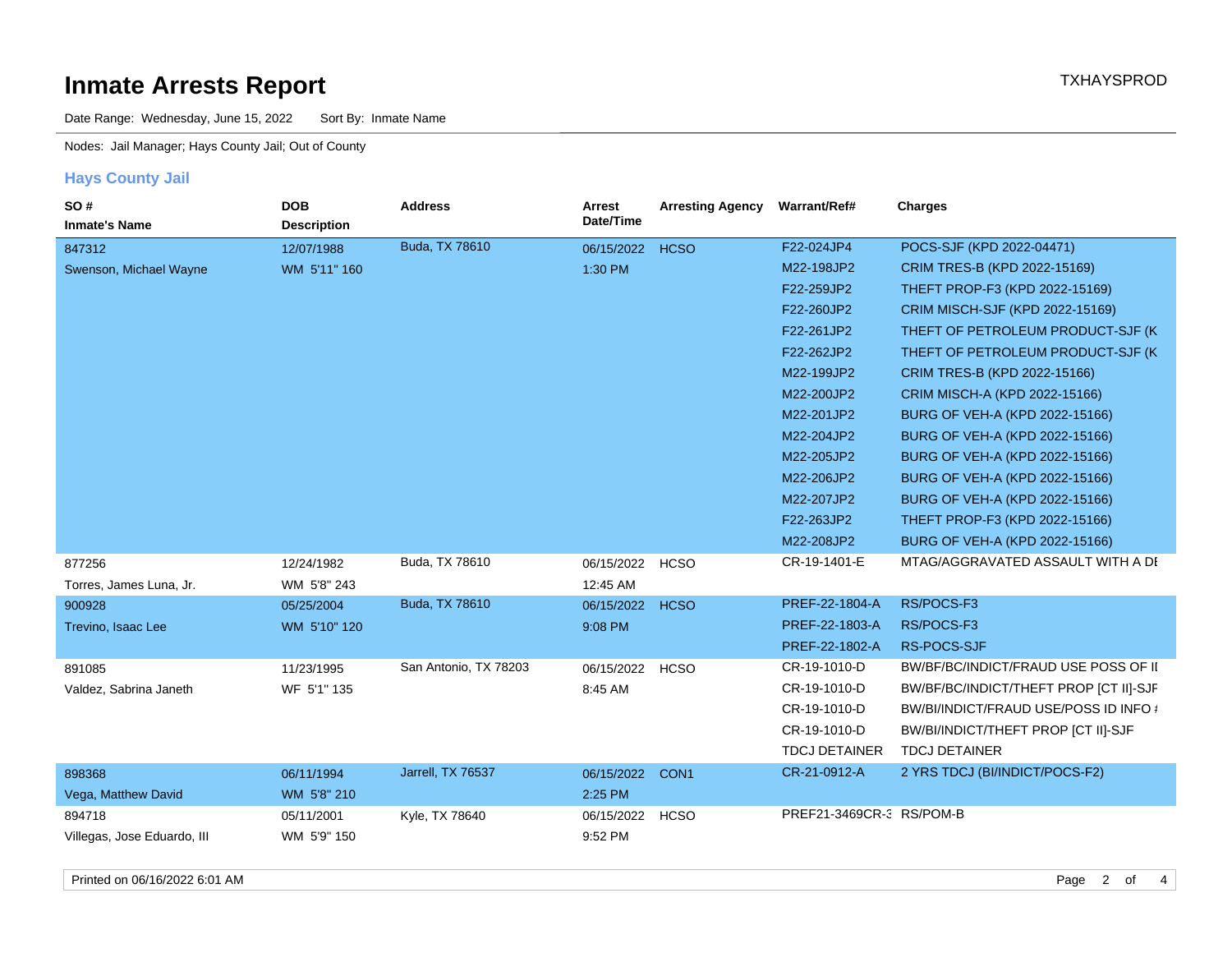# **Inmate Arrests Report TXHAYSPROD**

Date Range: Wednesday, June 15, 2022 Sort By: Inmate Name

Nodes: Jail Manager; Hays County Jail; Out of County

#### **Hays County Jail**

| <b>SO#</b>                | DOB                | <b>Address</b>   | Arrest          | <b>Arresting Agency</b> | Warrant/Ref# | Charges               |
|---------------------------|--------------------|------------------|-----------------|-------------------------|--------------|-----------------------|
| <b>Inmate's Name</b>      | <b>Description</b> |                  | Date/Time       |                         |              |                       |
| 895914                    | 03/03/1997         | Seguin, TX 78155 | 06/15/2022 CON1 |                         | CR-20-2470-A | BF/BC/INDICT/POCS-SJF |
| Wilson, Darriall Cheyenne | WF 5'3" 100        |                  | 11:10 AM        |                         |              |                       |

**Total Hays County Jail: 20**